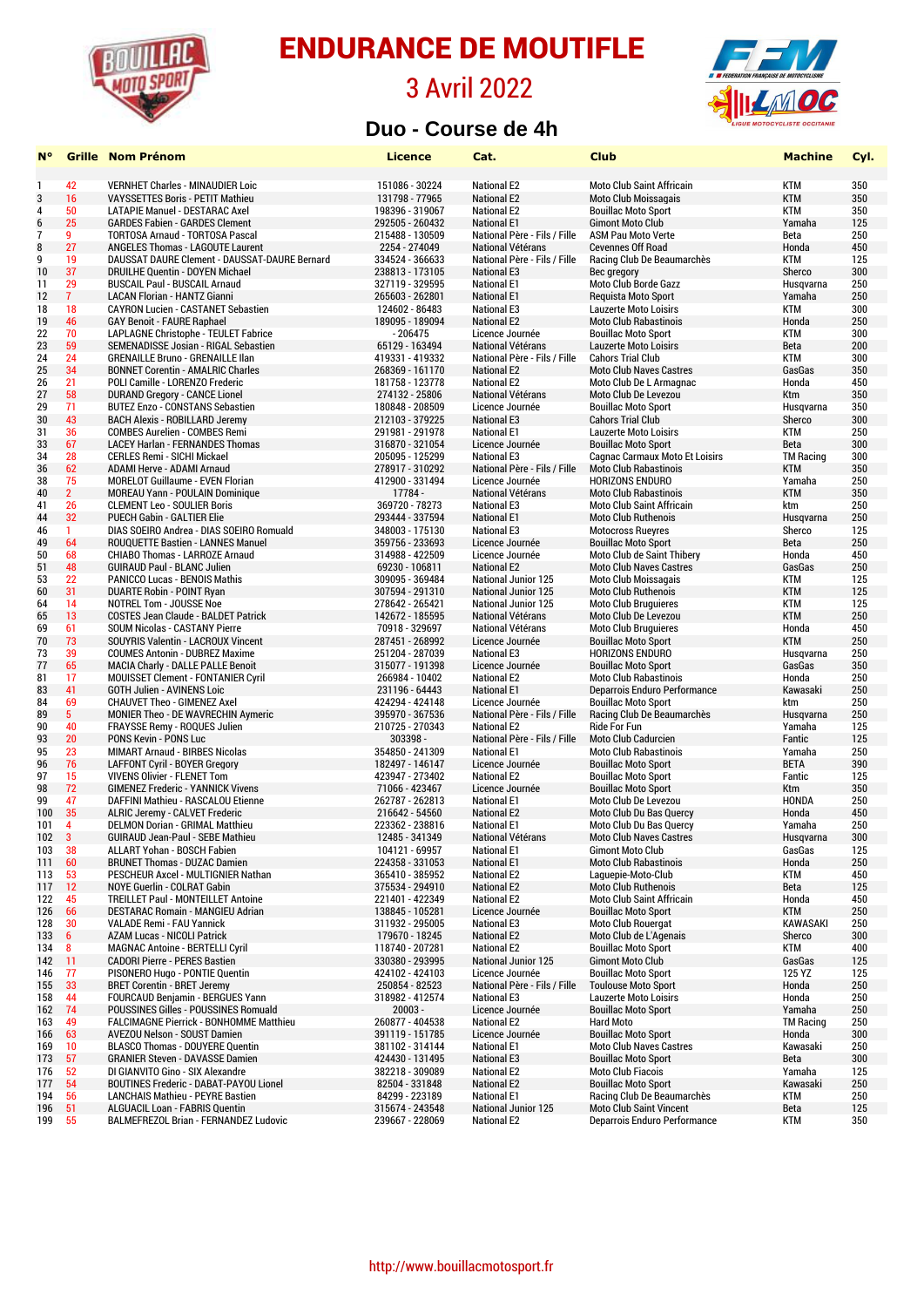

#### 3 Avril 2022



#### **Solo - Course de 2h**

| N۰         | Grille     | <b>Nom Prénom</b>                                  | <b>Licence</b>   | Cat.                                     | Club                                                          | <b>Machine</b>      | Cyl.       |
|------------|------------|----------------------------------------------------|------------------|------------------------------------------|---------------------------------------------------------------|---------------------|------------|
|            |            |                                                    |                  |                                          |                                                               |                     |            |
| 201        | 209        | <b>BERTOLI Kevin</b>                               | 109121           | Licence Journée                          | <b>Bouillac Moto Sport</b>                                    | Ktm                 | 250        |
| 202        | 133        | <b>CARRETEY Fabien</b>                             | 209945           | National Vétéran                         | <b>HORIZONS ENDURO</b>                                        | Sherco              | 250        |
| 203        | 122        | <b>GARRIGUES Simon</b>                             | 322595           | <b>National Junior 125</b>               | Deparrois Enduro Performance                                  | Sherco              | 125        |
| 204        | 198        | <b>CANE David</b>                                  | 422017           | Licence Journée                          | <b>Bouillac Moto Sport</b>                                    | Sherco              | 125        |
| 205        | 218        | <b>RIESCH Clarysse</b>                             | 372521           | Licence Journée                          | <b>ASM Pau Moto Verte</b>                                     | Beta                | 200        |
| 206        | 185        | <b>MONTRELAY Thibaud</b>                           | 307965           | <b>National E3</b>                       | Moto Club D'Alairac en Malepere                               | Sherco              | 300        |
| 208        | 186        | <b>AUSSENAC Dorian</b>                             | 353998           | <b>National E2</b>                       | <b>Moto Club Du Montalet</b>                                  | <b>KTM</b>          | 250        |
| 209        | 116        | <b>GUTKIN Evrard</b>                               | 37203            | <b>National E2</b>                       | Moto Club Du Montalet                                         | <b>TM Racing</b>    | 300        |
| 210        | 181        | <b>GRENIER Julien</b>                              | 257615           | <b>National E3</b>                       | <b>Cahors Trial Club</b>                                      | ktm                 | 300        |
| 211        | 98         | <b>DELMAS Romain</b>                               | 201152           | <b>National E2</b>                       | <b>Moto Club Rabastinois</b>                                  | <b>KTM</b>          | 350        |
| 212        | 79         | <b>FABRE David</b>                                 | 242842           | <b>National E1</b>                       | <b>Requista Moto Sport</b>                                    | GasGas              | 250        |
| 213        | 173        | <b>DUBOUCH Kevin</b>                               | 220720           | <b>National E2</b>                       | A.S.Moto Armagnac Bigorre                                     | <b>KTM</b>          | 350        |
| 214        | 134        | <b>VIDAL Baptiste</b>                              | 345469           | <b>National Junior 125</b>               | Bec gregory                                                   | Sherco              | 125        |
| 215        | 92         | <b>GUIRAUD Frederic</b>                            | 36311            | <b>National E1</b>                       | <b>Moto Club Naves Castres</b>                                | <b>KTM</b>          | 125        |
| 216        | 90         | <b>FUENTES Guillaume</b>                           | 283715           | <b>National E2</b>                       | Moto Club Lozérien                                            | <b>TM Racing</b>    | 250        |
| 217        | 203        | <b>RECH Thomas</b>                                 | 421560           | Licence Journée                          | <b>Bouillac Moto Sport</b>                                    | <b>KTM</b>          | 125        |
| 218        | 137        | <b>LANGLADE Valentin</b>                           | 297402           | <b>National E3</b>                       | Agen moto verte                                               | <b>KTM</b>          | 300        |
| 219        | 167        | <b>DUMAS Mathieu</b>                               | 232313           | <b>National E2</b>                       | <b>Moto Club Ruthenois</b>                                    | GasGas              | 350        |
| 220        | 126        | <b>GONZALEZ Ludovic</b>                            | 411985           | <b>National E1</b>                       | <b>Moto Club Rabastinois</b>                                  | Honda               | 250        |
| 221        | 188        | <b>ZANIBELLATO Fabien</b>                          | 248660           | <b>National E2</b>                       | <b>Moto Club Rabastinois</b>                                  | Honda               | 450        |
| 222        | 149        | <b>KUHNEL Axel</b>                                 | 334966           | <b>National E2</b>                       | <b>Auribail Moto Sport Petayre</b>                            | Yamaha              | 450        |
| 224        | 192        | <b>GOUTAL Jeremy</b>                               | 346427           | Licence Journée                          | <b>Bouillac Moto Sport</b>                                    | <b>KTM</b>          | 300        |
| 225        | 216        | <b>WINIEWSKI Adrien</b>                            | 331301           | Licence Journée                          | <b>Moto Club Rabastinois</b>                                  | Honda               | 300        |
| 226        | 91         | <b>TAUZIN Clement</b>                              | 222744           | <b>National E1</b>                       | <b>Moto Club Du Montalet</b>                                  | Husqvarna           | 205        |
| 227        | 119        | <b>AUGADE Bastian</b>                              | 337887           | <b>National E1</b>                       | Ass Joe Bar Tout Terrain                                      | Yamaha              | 250        |
| 228        | 143        | <b>RECH Yannick</b>                                | 65557            | National Vétéran                         | <b>Moto Club Ruthenois</b>                                    | ktm                 | 350        |
| 229        | 155        | <b>GAUTIE Vincent</b>                              | 172033           | <b>Scratch Elite</b>                     | <b>Objectif Enduro</b>                                        | Beta                | 480        |
| 230        | 140        | <b>BURGER Marcus</b>                               | 274989           | <b>National Junior 125</b>               | Team EFC Enduro Moto Club                                     | Beta                | 125        |
| 231        | 114        | <b>ESTELA Matteo</b>                               | 266227           | <b>National E1</b>                       | MC Grappe de Cyrano                                           | Fantic              | 250        |
| 232        | 201        | <b>LATAPIE Alain</b>                               | 50203            | Licence Journée                          | <b>Bouillac Moto Sport</b>                                    | Yamaha              | 450        |
| 233        | 135        | <b>MOLINIE Nicolas</b>                             | 104075           | National Vétéran                         | <b>Moto Club Naves Castres</b>                                | Sherco              | 250        |
| 234        | 193        | <b>FERNANDES Jose</b>                              | 38231            | Licence Journée                          | <b>Bouillac Moto Sport</b>                                    | Yamaha              | 450        |
| 236        | 199        | <b>BELLET Thomas</b>                               | 191801           | Licence Journée                          | <b>Moto Club Des Mousquetaires</b>                            | Kawasaki            | 450        |
| 237        | 160        | <b>MINIHOT Elie</b>                                | 239269           | <b>National E3</b>                       | <b>Moto Club Cadurcien</b>                                    | Beta                | 300        |
| 238        | 180        | <b>BRESOLIN Thomas</b>                             | 174689           | <b>National E1</b>                       | <b>Objectif Enduro</b>                                        | <b>TGM</b>          | 125        |
| 239        | 146        | <b>PLANCHE Yannick</b>                             | 176456           | <b>National E2</b>                       | Moto Club Du Bas Quercy                                       | Honda               | 450        |
| 242        | 123        | <b>CHEVALIER Theo</b>                              | 209635           | <b>National E2</b>                       | MC Grappe de Cyrano                                           | Sherco              | 300        |
| 243        | 214        | <b>DUPONT Dorian</b>                               | 266225           | Licence Journée                          | <b>Bouillac Moto Sport</b>                                    | Sherco              | 300        |
| 246        | 130        | <b>CAUSSANEL Alexis</b>                            | 172733           | <b>National E2</b>                       | Moto Club Du Bas Quercy                                       | Yamaha              | 450        |
| 247        | 144        | <b>CORSINI Lucas</b>                               | 353227           | <b>National E2</b>                       | <b>Moto Club Tonneinguais</b>                                 | Honda               | 250        |
| 248        | 109        | <b>CAVAILLE Julien</b>                             | 113256           | <b>National E3</b>                       | <b>Moto Club Saint Vincent</b>                                | <b>KTM</b>          | 300        |
| 249        | 189        | <b>AZZARELLO Quentin</b>                           | 297956           | <b>National E2</b>                       | <b>Moto Club Saint Vincent</b>                                | Husqvarna           | 350        |
| 254        | 82         | <b>ROUQUETTE Armand</b>                            | 374172           | <b>National Junior 125</b>               | <b>Moto Club Saint Affricain</b>                              | Fantic              | 125        |
| 258        | 184        | <b>BRUN Charles</b>                                | 221004           | <b>National E2</b>                       | <b>Moto Club Rabastinois</b>                                  | <b>KTM</b>          | 350        |
| 259        | 158        | <b>XAVIER Kyllian</b>                              | 321119           | National Junior 125                      | Moto Club Rouergat                                            | KTM                 | 125        |
| 260        | 161        | <b>ALAUZE Alban</b>                                | 294326           | <b>National Junior 125</b>               | Moto Club Rouergat                                            | Sherco              | 125        |
| 261        | 104        | <b>AZEMAR Lionel</b>                               | 247430           | National Vétéran                         | <b>Moto Club Rabastinois</b>                                  | <b>TM Racing</b>    | 450        |
| 267        | 166        | <b>HERAUD Philippe</b>                             | 74123            | National Vétéran                         | <b>HORIZONS ENDURO</b>                                        | <b>KTM</b>          | 350        |
| 271        | 178        | <b>TORTOSA Nicolas</b>                             | 185615           | <b>National E2</b>                       | <b>ASM Pau Moto Verte</b>                                     | Beta                | 200        |
| 273        | 221        | <b>TOBAILEM Hugo</b>                               | 255018           | Licence Journée                          | <b>Bouillac Moto Sport</b>                                    | <b>KTM</b>          | 350        |
| 281        | 202        | SIMAO Jacques                                      | 335427           | Licence Journée                          | <b>Bouillac Moto Sport</b>                                    | <b>KTM</b>          | 350        |
| 282        | 196        | <b>PORTAIL Philippe</b>                            | 319900           | Licence Journée                          | <b>Moto Club Cabannais</b>                                    | ktm                 | 350        |
| 288        | 154        | <b>JACQUES Cedric</b>                              | 187252           | National Vétéran                         | Moto Club d'Escassefort                                       | Husqvarna           | 450        |
| 292        | 156        | <b>COMBRET Valentin</b>                            | 269830           | <b>National E1</b>                       | 100% SUPERMOTARD CLUB                                         | Honda               | 250        |
| 294        | 100        | <b>GUIRAUD Alexandre</b>                           | 169421           | <b>National E1</b>                       | Mx Cazouls                                                    | Ktm                 | 250        |
| 296        | 81         | <b>LACAVE Laurent</b>                              | 222010           | <b>National E1</b>                       | Deparrois Enduro Performance                                  | <b>TM Racing</b>    | 250        |
| 303        | 129        | <b>DOUMERC Clement</b>                             | 127048           | National Vétéran                         | Moto-Club St Marc                                             | KTM                 | 250        |
| 310        | 87         | <b>FAVARON Arnaud</b>                              | 262864           | <b>National E1</b>                       | Moto Club Borde Gazz                                          | Sherco              | 250        |
| 311        | 217        | <b>LACAZE Guillaume</b>                            | 38894            | Licence Journée                          | <b>Moto Club Moissagais</b>                                   | Honda               | 250        |
| 313        | 195        | <b>DUPONT Nathan</b>                               | 334651           | Licence Journée<br>Licence Journée       | <b>Bouillac Moto Sport</b><br><b>Bud Racing Training Camp</b> | Sherco              | 125        |
| 317<br>318 | 206<br>111 | <b>DUCASSE Vincent</b><br><b>GOMBERT Julien</b>    | 394420<br>118856 | National Vétéran                         | <b>Moto Club Ruthenois</b>                                    | Yamaha<br>Husavarna | 250<br>350 |
| 320        | 113        | POUZOULET Guillaume                                | 117146           | <b>National E2</b>                       | <b>Bouillac Moto Sport</b>                                    | GasGas              | 350        |
|            |            |                                                    |                  | <b>National E2</b>                       | <b>Moto Club Saint Vincent</b>                                |                     |            |
| 321<br>322 | 131<br>93  | <b>LOUSSERT Francois</b><br><b>MERSIN Valentin</b> | 335035<br>292056 | <b>National Junior 125</b>               | Moto Club de l'Austreberthe                                   | Husqvarna<br>Fantic | 350<br>125 |
|            | 89         | <b>FABRE Mathieu</b>                               |                  |                                          | <b>Requista Moto Sport</b>                                    | Fantic              | 250        |
| 324<br>326 | 110        | <b>BERGE Florian</b>                               | 262791<br>337430 | <b>National E1</b><br><b>National E1</b> | <b>Moto Club Borde Gazz</b>                                   | Honda               | 250        |
| 328        | 107        | <b>HENRI Alexandre</b>                             | 323137           | <b>National E2</b>                       | <b>Gimont Moto Club</b>                                       | <b>SHERCO</b>       | 300        |
| 329        | 118        | DABZAC Jeremy                                      | 202361           | <b>National E2</b>                       | Agen moto verte                                               | Beta                | 350        |
| 333        | 136        | <b>REILHAN Cyril</b>                               | 281455           | <b>National E2</b>                       | <b>MC Bolquere Pleint Pot</b>                                 | Sherco              | 300        |
| 338        | 148        | <b>PEREZ Elias</b>                                 | 307929           | <b>National E1</b>                       | Lauzerte Moto Loisirs                                         | Husqvarna           | 125        |
|            | 152        | <b>SIGNORI-URBAN Franck</b>                        | 285575           | National Vétéran                         | Moto-Club St Marc                                             | <b>KTM</b>          | 350        |
| 339<br>341 | 220        | <b>HYARD Owen</b>                                  | 423616           | Licence Journée                          | <b>Bouillac Moto Sport</b>                                    | Yamaha              | 125        |
| 342        | 212        | <b>LACAZE Vincent</b>                              | 359406           | Licence Journée                          | <b>Bouillac Moto Sport</b>                                    | <b>KTM</b>          | 350        |
| 348        | 78         | <b>HUGON Lisa</b>                                  | 236870           | National Féminin                         | <b>Moto Club Saint Affricain</b>                              | Fantic              | 250        |
| 354        | 106        | <b>PLANAT Christophe</b>                           | 31657            | National Vétéran                         | <b>Moto Club Ruthenois</b>                                    | Honda               | 300        |
| 372        | 162        | <b>TRIAL Guillaume</b>                             | 236405           | National Junior 125                      | <b>Belves Moto Club</b>                                       | Yamaha              | 125        |
| 382        | 125        | <b>CAMPUNAUD Damien</b>                            | 172840           | <b>National E2</b>                       | Racing Club De Fezenzac                                       | Kawasaki            | 450        |
| 384        | 138        | <b>ALLEMAND Gabin</b>                              | 326489           | <b>National Junior 125</b>               | Moto Club Puy En Velay                                        | <b>KTM</b>          | 125        |
| 391        | 153        | <b>BEGUE Fabien</b>                                | 344629           | <b>National E2</b>                       | <b>Gimont Moto Club</b>                                       | Husqvarna           | 250        |
| 400        | 142        | <b>VILLELEGER Louis</b>                            | 319268           | <b>National E1</b>                       | A.T.C. Saint Christophe                                       | Honda               | 250        |
| 404        | 141        | <b>MAS Stephen</b>                                 | 79922            | <b>National E1</b>                       | <b>Cagnac Carmaux Moto Et Loisirs</b>                         | Yamaha              | 250        |
| 408        | 174        | <b>CARVAL Thomas</b>                               | 233951           | <b>National E2</b>                       | Moto Club Grand Circuit du Roussillon                         | Honda               | 450        |
| 410        | 215        | POUJOL Cyril                                       | 359318           | Licence Journée                          | <b>Bouillac Moto Sport</b>                                    | KTM                 | 250        |
| 411        | 197        | <b>LEGOUIX Bruno</b>                               | 60260            | Licence Journée                          | <b>Bouillac Moto Sport</b>                                    | Sherco              | 300        |
|            |            |                                                    |                  |                                          |                                                               |                     |            |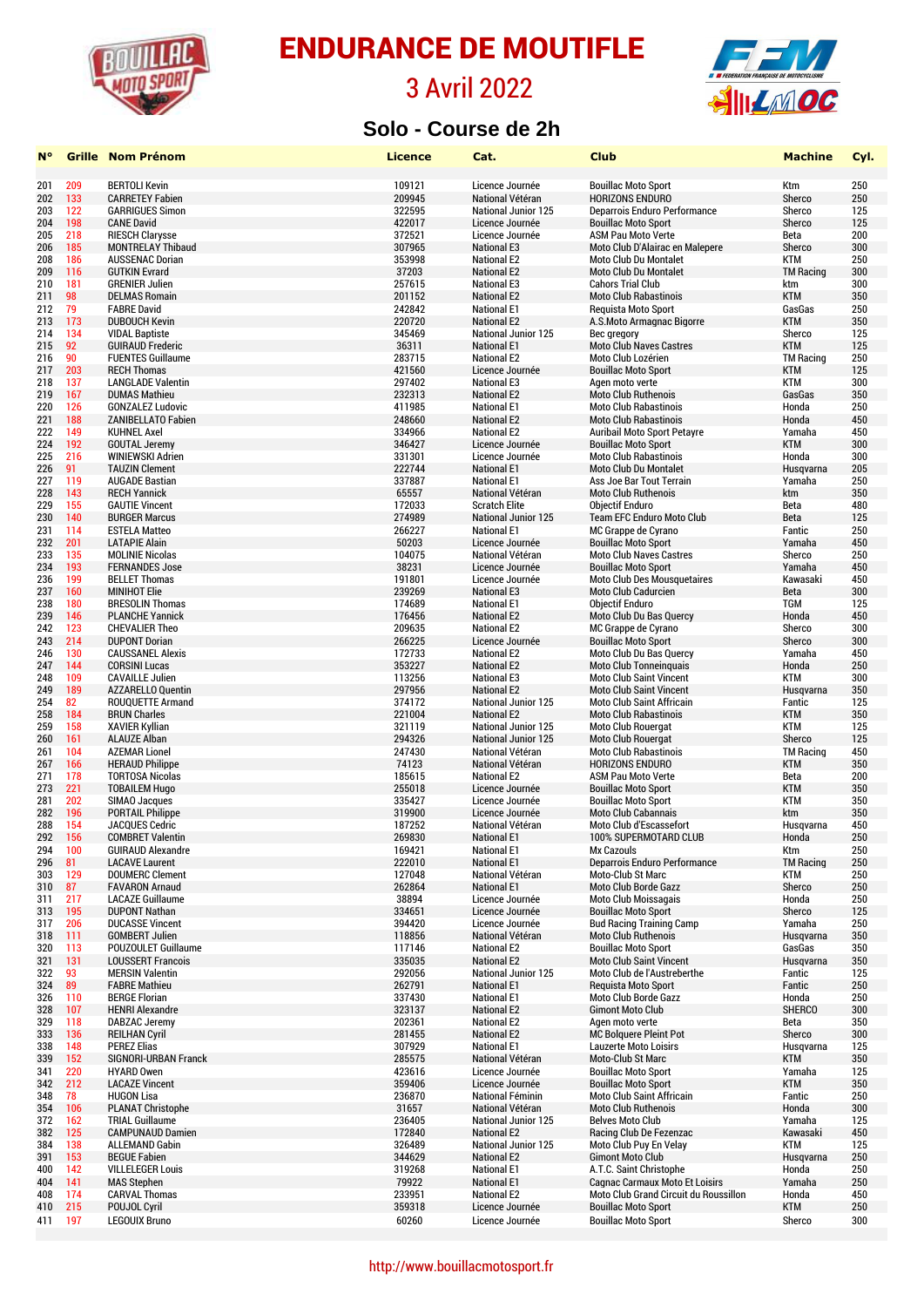

#### 3 Avril 2022





| <b>N</b> ° | Grille     | <b>Nom Prénom</b>                            | <b>Licence</b>   | Cat.                                   | <b>Club</b>                                             | <b>Machine</b>       | Cyl.       |
|------------|------------|----------------------------------------------|------------------|----------------------------------------|---------------------------------------------------------|----------------------|------------|
| 422        | 101        | <b>BRU Kevin</b>                             | 255901           | <b>National E2</b>                     | <b>Moto Club Ruthenois</b>                              | <b>KTM</b>           | 250        |
| 432        | 200        | SZYJKA Julien                                | 294813           | Licence Journée                        | <b>Bouillac Moto Sport</b>                              | Sherco               | 300        |
| 434        | 165        | <b>SUBRA Rudy</b>                            | 73759            | <b>National E2</b>                     | <b>Moto Club Moissagais</b>                             | Yamaha               | 250        |
| 438        | 145        | <b>GUYET Mathieu</b>                         | 79649            | <b>National E2</b>                     | <b>Moto Club Rabastinois</b>                            | Beta                 | 350        |
| 440        | 213        | <b>LAVAL Bastien</b>                         | 266229           | Licence Journée                        | <b>Bouillac Moto Sport</b>                              | Beta                 | 300        |
| 441        | 97         | <b>LUIS Kevin</b>                            | 278971           | <b>National E1</b>                     | <b>Moto Club Naves Castres</b>                          | <b>KTM</b>           | 250        |
| 444        | 83         | <b>FROMONT Raphael</b>                       | 280164           | <b>National Junior 125</b>             | <b>Cevennes Off Road</b>                                | <b>TM Racing</b>     | 125        |
| 448        | 103        | <b>GIBELIN Alois</b>                         | 300039           | <b>National Junior 125</b>             | Moto Club Lozérien                                      | Sherco               | 125        |
| 450        | 96         | <b>FERREIRA Philippe</b>                     | 353703           | National Vétéran                       | <b>Bouillac Moto Sport</b>                              | Beta                 | 390        |
| 451        | 95         | <b>ALGAY Alexis</b>                          | 49856            | National Vétéran                       | <b>Moto Club Rabastinois</b>                            | <b>KTM</b>           | 350        |
| 468        | 168        | <b>DELPECH Alexandre</b>                     | 165756           | <b>National E2</b>                     | Moto Club Du Bas Quercy                                 | Honda                | 250        |
| 475        | 157        | <b>FORT Eric</b>                             | 331142           | National Vétéran                       | <b>Moto Club Bruguieres</b>                             | <b>KTM</b>           | 400        |
| 481        | 115        | <b>NEEL Cedric</b>                           | 147841           | National Vétéran                       | <b>Moto Camping Club Lavaur</b>                         | Sherco               | 300        |
| 486        | 128        | <b>ESCOUTE Yannick</b>                       | 9749             | National Vétéran                       | <b>Moto Camping Club Lavaur</b>                         | Sherco               | 250        |
| 500        | 120        | <b>TOUGES Sebastien</b>                      | 121213           | <b>National E2</b>                     | <b>Moto Club Bruguieres</b>                             | Suzuki               | 450        |
| 505        | 204        | <b>SABATIE Thibault</b><br><b>LEVIF Alex</b> | 423921<br>336243 | Licence Journée                        | <b>Bouillac Moto Sport</b>                              | Yamaha<br><b>KTM</b> | 125<br>300 |
| 512<br>514 | 127<br>124 | <b>PEREIRA Pierrick</b>                      | 279887           | National Vétéran<br><b>National E1</b> | Moto-Club St Marc<br><b>Moto Club Des Mousquetaires</b> | Yamaha               | 125        |
| 522        | 179        | <b>JOYON Leo</b>                             | 239547           | <b>Scratch Elite</b>                   | <b>Amicale Moto Creusoise</b>                           | Beta                 | 125        |
| 525        | 150        | <b>AMOUROUX Vincent</b>                      | 291730           | <b>National E3</b>                     | <b>Lauzerte Moto Loisirs</b>                            | <b>KTM</b>           | 300        |
| 526        | 84         | <b>REBOIS Alexandre</b>                      | 294719           | <b>National E3</b>                     | Moto Club De Levezou                                    | Beta                 | 300        |
| 528        | 164        | <b>MOULINET Yohann</b>                       | 280067           | <b>National E1</b>                     | <b>Moto Club Moissagais</b>                             | Honda                | 250        |
| 555        | 139        | <b>ROUX Mathieu</b>                          | 217014           | <b>National E2</b>                     | <b>Gimont Moto Club</b>                                 | <b>KTM</b>           | 250        |
| 556        | 85         | <b>GARCIA Matthias</b>                       | 212162           | <b>National E3</b>                     | Tout Terrain Club du Cabardès                           | GasGas               | 300        |
| 584        | 163        | <b>DESGRANGES Enzo</b>                       | 227476           | <b>National E2</b>                     | Pole Mecanique De La Montagne Noire                     | Husqvarna            | 350        |
| 588        | 205        | <b>FERNANDEZ Francois</b>                    | 277340           | Licence Journée                        | <b>Bouillac Moto Sport</b>                              | Sherco               | 250        |
| 598        | 169        | <b>BONED Pierre</b>                          | 287122           | National Vétéran                       | <b>Bouillac Moto Sport</b>                              | Kawasaki             | 250        |
| 600        | 208        | <b>GRIMAUX Cyril</b>                         | 255571           | Licence Journée                        | <b>Bouillac Moto Sport</b>                              | GasGas               | 300        |
| 607        | 219        | <b>ROCH Valentin</b>                         | 367049           | Licence Journée                        | <b>Bouillac Moto Sport</b>                              | GasGas               | 125        |
| 610        | 80         | <b>LACOMBRADE Raphael</b>                    | 391691           | <b>National E2</b>                     | Moto Club De Lacapelle Marival                          | <b>KTM</b>           | 250        |
| 622        | 170        | <b>RUL Gregory</b>                           | 413371           | <b>National E1</b>                     | <b>Moto Club Saint Affricain</b>                        | Ktm                  | 250        |
| 625        | 172        | <b>DERUELLE Maxime</b>                       | 342098           | <b>National E1</b>                     | HORIZONS ENDURO                                         | Kawasaki             | 250        |
| 641        | 182        | <b>MAURE Clement</b>                         | 69232            | <b>National E2</b>                     | <b>Toulouse Moto Sport</b>                              | GasGas               | 350        |
| 644        | 176        | <b>PUJADE Kevin</b>                          | 219546           | National Vétéran                       | <b>Aignes Moto Sport</b>                                | Yamaha               | 200        |
| 666        | 99         | <b>SAYSSET Paul</b>                          | 355148           | <b>National E1</b>                     | Bec gregory                                             | Sherco               | 250        |
| 701        | 171        | <b>RASCALON Thierry</b>                      | 20388            | National Vétéran                       | Ass Joe Bar Tout Terrain                                | Husqvarna            | 250        |
| 702        | 86         | <b>POURCEL Maxime</b>                        | 220734           | <b>National E2</b>                     | Agen moto verte                                         | Husqvarna            | 450        |
| 711        | 177        | <b>TERRASSON Cedric</b>                      | 22826            | National Vétéran                       | Moto Club Le Boulou                                     | Honda                | 450        |
| 715        | 159        | <b>BOUZU Chloe</b>                           | 312861           | National Féminin                       | <b>Moto Club Bruguieres</b>                             | Sherco               | 250        |
| 717        | 132        | <b>ONEDA Mathis</b>                          | 389135           | <b>National Junior 125</b>             | <b>Auribail Moto Sport Petayre</b>                      | Yamaha               | 125        |
| 725        | 207        | <b>DARNEAU Cedric</b>                        | 161017           | Licence Journée                        | <b>Bouillac Moto Sport</b>                              | GasGas               | 300        |
| 727        | 183        | <b>FRAYSSINET Loic</b>                       | 221392           | <b>National E1</b>                     | Requista Moto Sport                                     | Fantic               | 250        |
| 742        | 102        | <b>MONANGE Firmin</b>                        | 363167           | <b>National E3</b>                     | Moto Club de Reygade                                    | Beta                 | 300        |
| 752        | 190        | POUSSINES Nathanael                          | 247444           | <b>National E2</b>                     | <b>Bouillac Moto Sport</b>                              | Yamaha               | 250        |
| 758        | 117        | <b>BEC Gregory</b>                           | 125608           | National Vétéran                       | Bec gregory                                             | <b>KTM</b>           | 350        |
| 777        | 108        | <b>LEGUEVAQUES Fabrice</b>                   | 277801           | <b>National E3</b>                     | <b>Moto Camping Club Lavaur</b>                         | <b>KTM</b>           | 300        |
| 823        | 121        | <b>COYNE Lionel</b>                          | 128759           | National Vétéran                       | Moto-Club St Marc                                       | Husqvarna            | 250        |
| 824        | 88         | <b>SAHUGUEDE Clement</b>                     | 225042           | <b>National E3</b>                     | Moto Club de Saint Thibery                              | <b>KTM</b>           | 300        |
| 887        | 151        | <b>GUILMARD Hugo</b>                         | 131959           | <b>National E2</b>                     | <b>Motocross Rueyres</b>                                | Yamaha               | 450        |
| 888        | 210        | <b>MARTINS Vincent</b>                       | 421506           | Licence Journée                        | <b>Bouillac Moto Sport</b>                              | Sherco               | 300        |
| 903        | <b>187</b> | <b>CADIOU Christophe</b>                     | 5578             | National Vétéran                       | Moto Club Montgaillard (Aquitaine)                      | Kawasaki             | 250        |
| 909        | 175        | <b>VOISEAU Mathieu</b>                       | 265541           | National Vétéran                       | Moto-Club St Marc                                       | Honda                | 450        |
| 936        | 211        | <b>CORBIERE Charles</b>                      | 373200           | Licence Journée                        | Moto Club de Saint Thibery                              | Fantic               | 250        |
| 979        | 94         | <b>ARNAUD Nicolas</b>                        | 246709           | National Vétéran                       | HORIZONS ENDURO                                         | Fantic               | 125        |
| 982        | 147        | <b>ROUSSEL Pierrick</b>                      | 232332           | <b>National E2</b>                     | Moto Club Buzy                                          | Honda                | 300        |
| 990        | 112        | <b>BERTHIER Theo</b>                         | 372066           | <b>National E1</b>                     | <b>Gimont Moto Club</b>                                 | Honda                | 250        |
| 993        | 105        | <b>LAFARGUE Arnaud</b>                       | 314186           | <b>National E1</b>                     | <b>Moto Club Des Mousquetaires</b>                      | Husqvarna            | 250        |
| 996        | 194        | <b>MOREAU Clement</b>                        | 390939           | Licence Journée                        | Moto Club de Saint Thibery                              | KTM                  | 250        |
| 999        | 191        | <b>HYARD Norman</b>                          | 213506           | Licence Journée                        | <b>Bouillac Moto Sport</b>                              | Sherco               | 300        |
|            |            |                                              |                  |                                        |                                                         |                      |            |